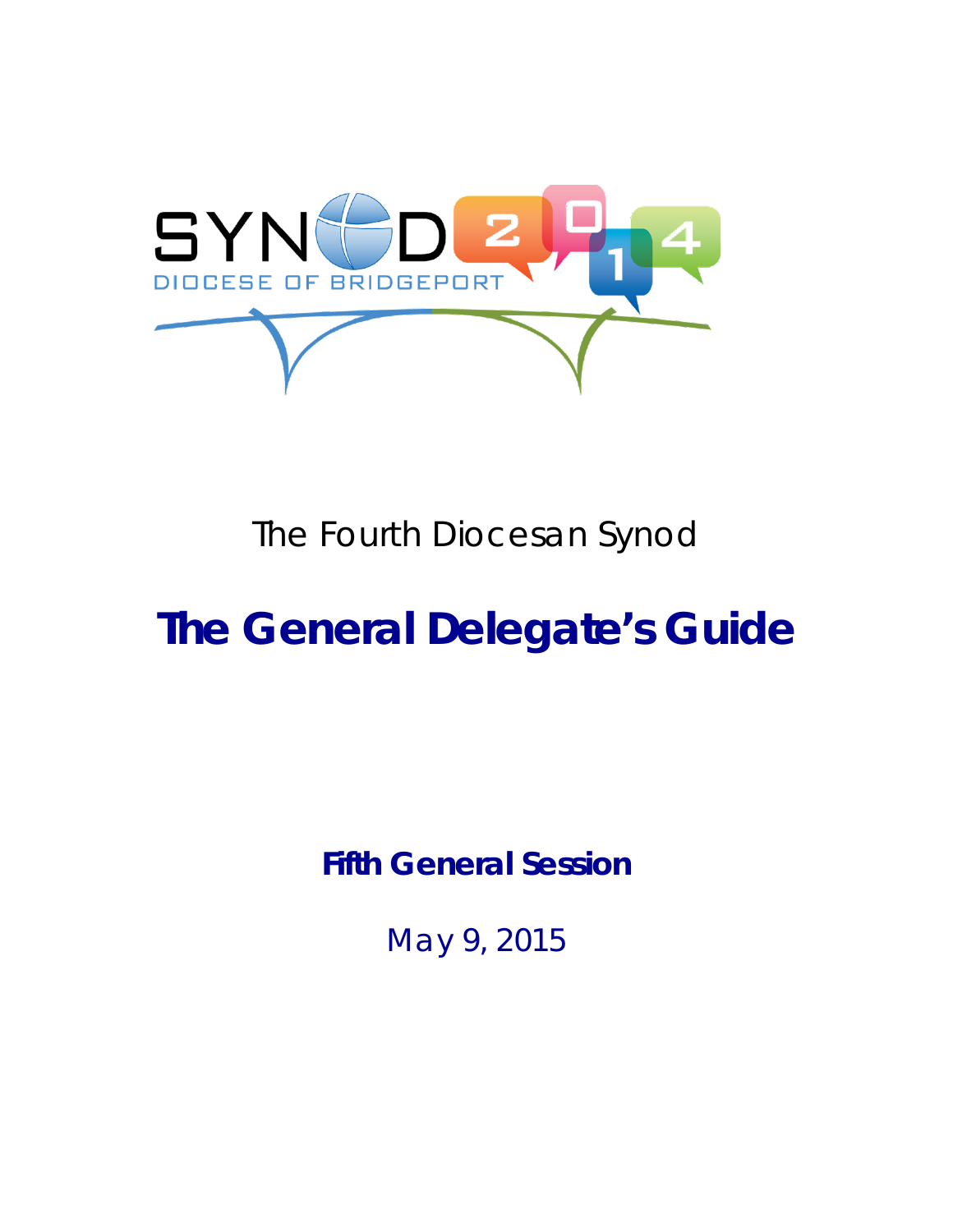## Welcome!

As we are preparing for this Fifth General Session of the Synod, the Synod Office wishes to present you this Guide to help you organize for the event. In this Guide you will find useful information about the session, procedures and its content. Printed copies will be provided at the General Session; however, we are sending you an advanced electronic copy so you can become familiar with it before the event.

The contents:

| • Schedule of the Fifth General Session             | p.3  |
|-----------------------------------------------------|------|
| • The Goal of the Fifth General Session             | p.5  |
| • Global Challenges                                 | p.6  |
| • Declaration from 4th General Session              | p.8  |
| • Bishop Caggiano's 7 Principles for Implementation | p.11 |
| • Homework and Next Steps                           | p.13 |

We hope you find this Guide helpful!

*The Synod Office*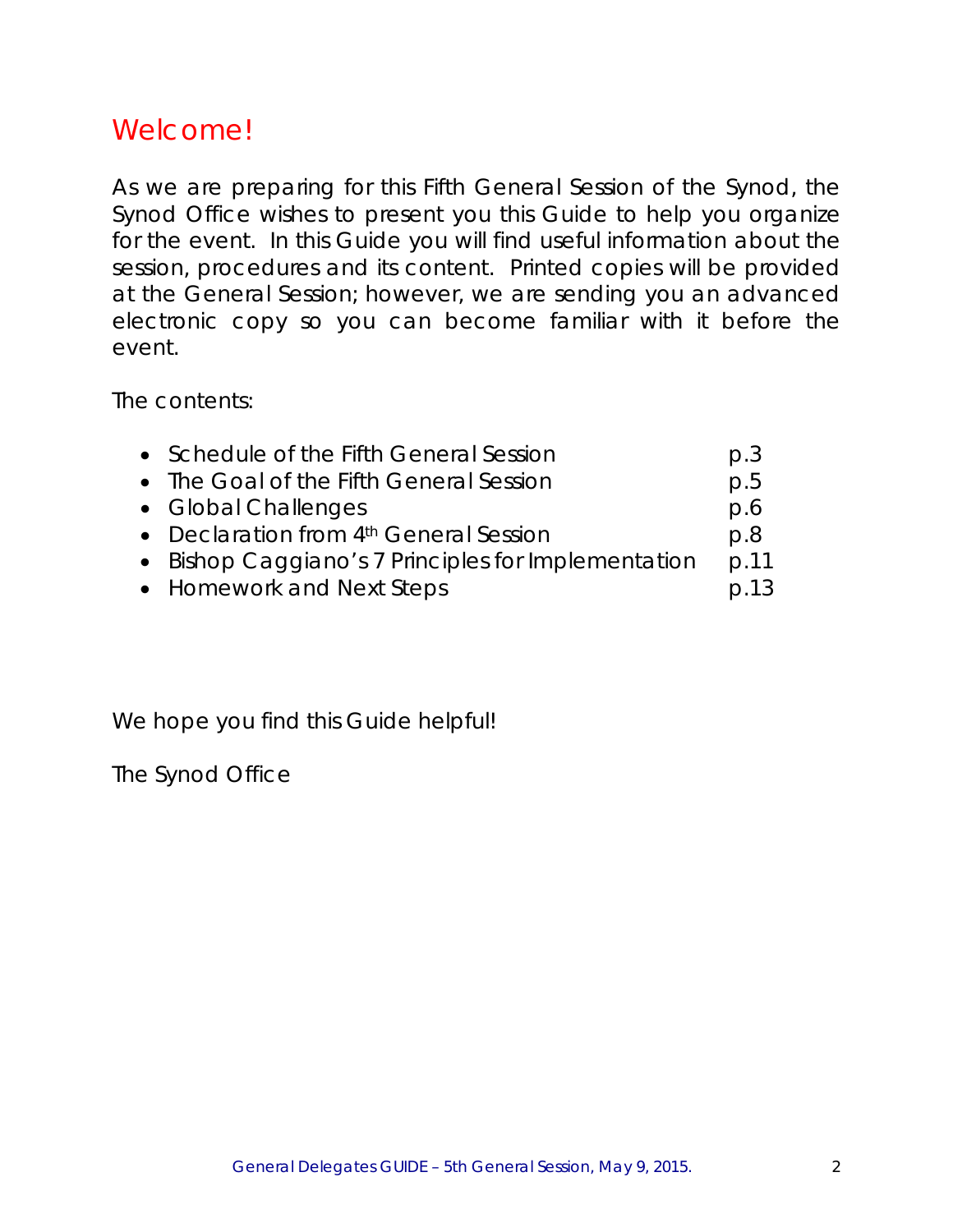## **Schedule of the Fifth General Session**

## **"Genesis"**

|           | • $7:15 \text{ AM}$ | Morning Mass in St. Catherine of Siena<br>Church – Fr. Joseph Marcello, celebrant                                                                        |
|-----------|---------------------|----------------------------------------------------------------------------------------------------------------------------------------------------------|
|           | • $7:45 \text{ AM}$ | Coffee and Pastries                                                                                                                                      |
|           | $8:20$ AM           | Call to Order - Bishop Frank Caggiano<br>Morning Prayer – led by Fr. Sean Kulacz;<br>Msgr. Andy Varga to lead song<br>Blessing of Moms – Bishop Caggiano |
|           | $8:35$ AM           | Housekeeping and Outline for the Day –<br>Msgr. Dariusz Zielonka/Patrick Turner                                                                          |
|           | $8:50$ AM           | "Genesis" and Global Initiatives – Bishop<br>Caggiano                                                                                                    |
|           | $9:30$ AM           | "Overcoming Resistance to Change" -<br><b>Deacon John DiTaranto</b>                                                                                      |
|           | $\bullet$ 9:50 AM   | <b>Challenge <math>#1</math> – Liturgy and Worship</b>                                                                                                   |
|           | $10:15 \text{ AM}$  | <b>Break</b>                                                                                                                                             |
| $\bullet$ | 10:30 AM            | <b>Challenge #2 - Family Life</b>                                                                                                                        |
|           | 10:55 AM            | <b>Challenge #3 - Evangelization</b>                                                                                                                     |
|           | $11:20$ AM          | Table Discussion and Feedback                                                                                                                            |
|           | 11:45 AM            | Lunch                                                                                                                                                    |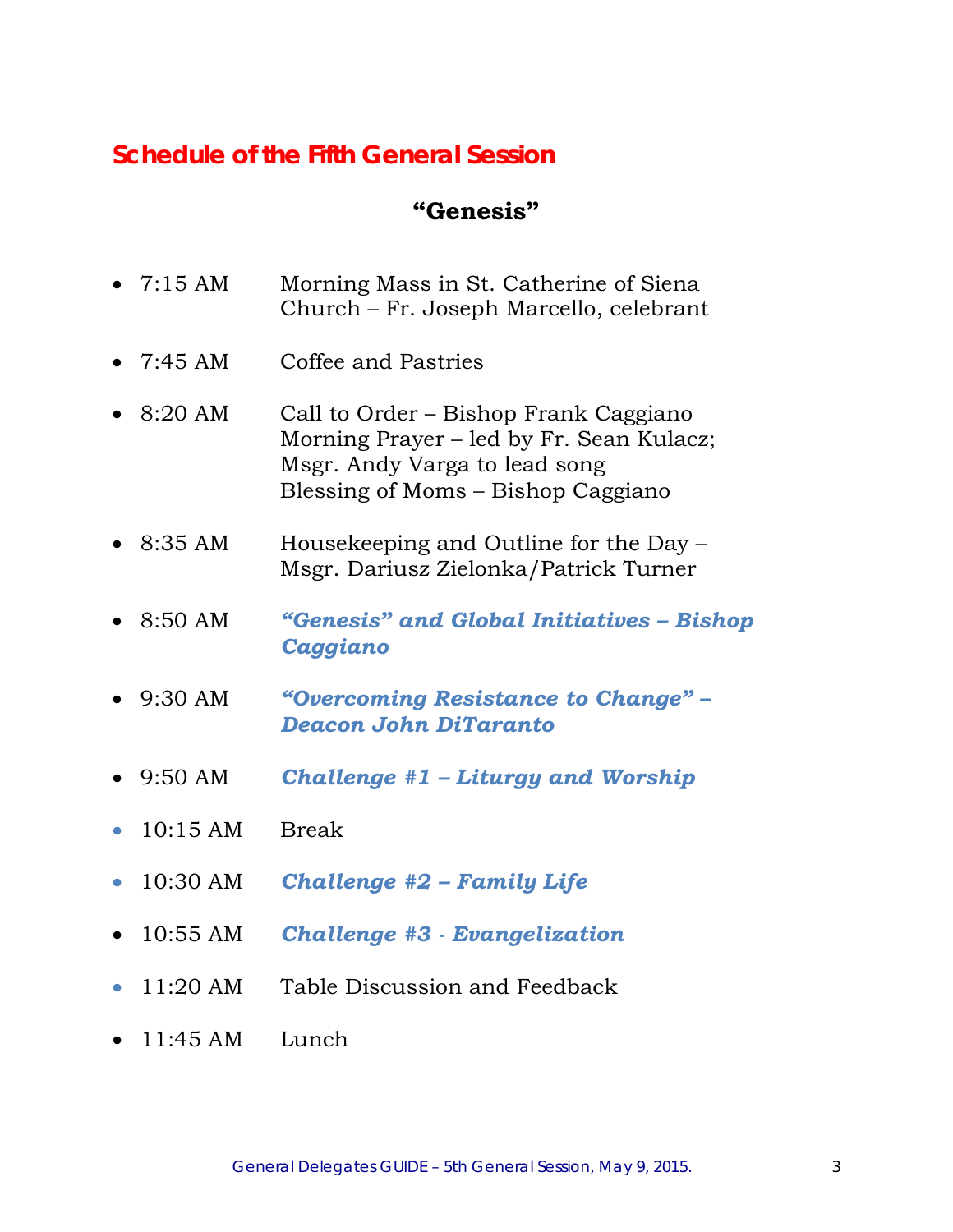- 12:25 PM Midday Prayer led by Msgr. William Scheyd; Msgr. Andy Varga to lead song
- 12:35 PM Table Discussion and Feedback (cont.)
- 12:50 PM *Challenge #4 – Leadership*
- 1:15 PM *Challenge #5 – Catechesis and Education*
- 1:40 PM *Challenge #6 – Empower the Young Church*
- $\bullet$  2:05 PM Break
- 2:15 PM Table Discussion and Feedback
- 2:45 PM *Next Steps and Preparation for Synod Recommendations – Bishop Caggiano*
- 3:00 PM Conclude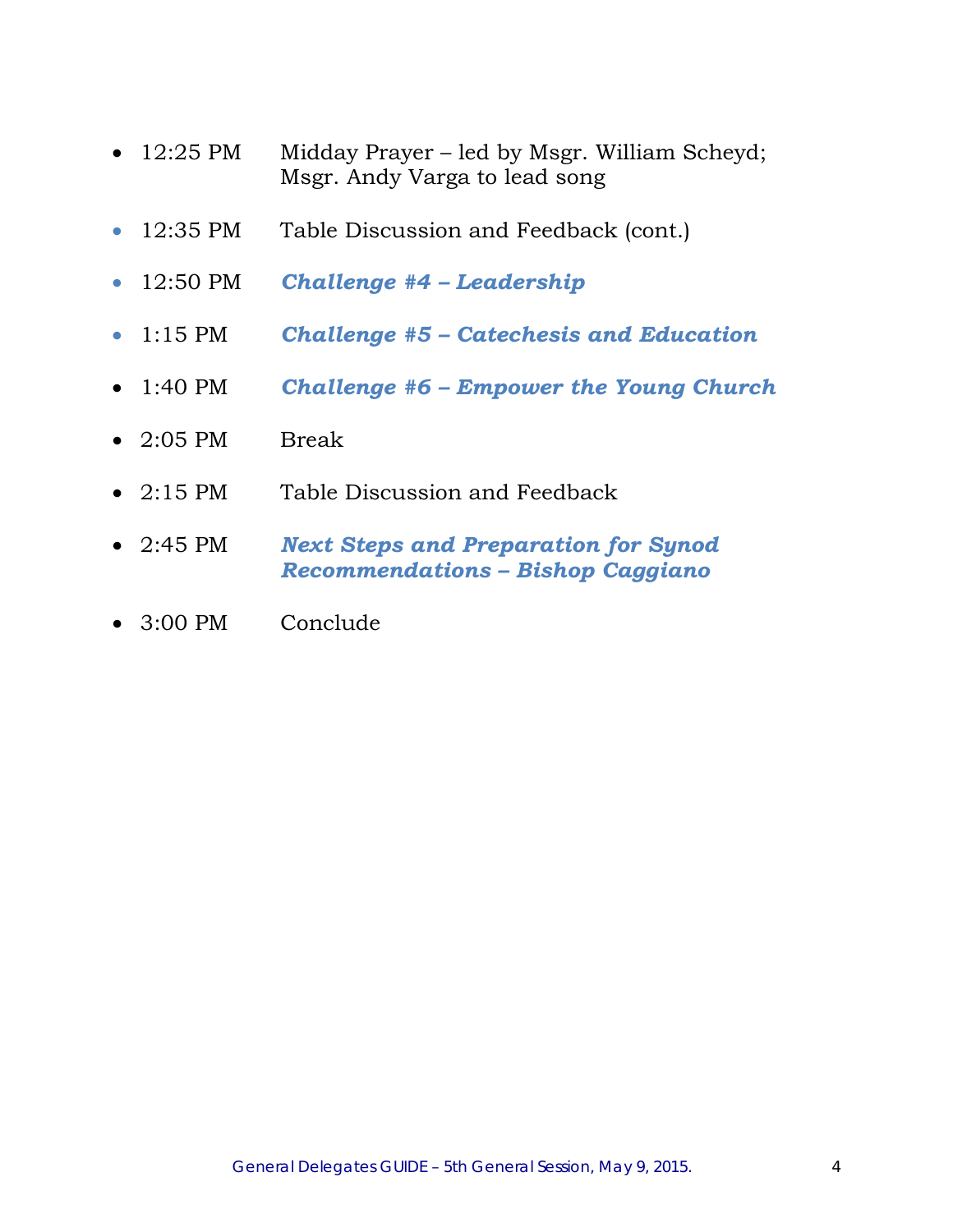## **The Goal of the Fifth and Sixth General Sessions**

The goal for these sessions is to present recommendations to the Synod Delegates that will begin to address the five global challenges that were approved in the February session.

For the May 9 session, each challenge study committee, plus the Empower the Young Church study committee, will present several best practices or models of ministry that have been successful, as well as identifying characteristics within those programs. Having also reviewed the submitted suggestions and feedback of the Synod delegates, the study committees will then offer initiatives or recommendations on how the Diocese of Bridgeport can begin to address the specific stated challenge.

Synod Delegates will have the opportunity to discuss and provide additional feedback to the suggested recommendations at the May 9 session, and through May 15 at the following email addresses:

[GC1@diobpt.org](mailto:GC1@diobpt.org) – Liturgy and Worship [GC2@diobpt.org](mailto:GC2@diobpt.org) – Family Life [GC3@diobpt.org](mailto:GC3@diobpt.org) – Evangelization [GC4@diobpt.org](mailto:GC4@diobpt.org) – Leadership [GC5@diobpt.org](mailto:GC5@diobpt.org) – Catechesis and Education [GC6@diobpt.org](mailto:GC6@diobpt.org) - Empower the Young Church

After May 15, Bishop Caggiano, the Synod Commission and the Office of the Synod will formally draft the recommendations that will be presented at the May 30 General Session. Delegates will have the opportunity to offer an up-or-down "yes/no" vote on each resolution at that session.

The approved recommendations will serve as the roadmap for the Diocese and our Parishes for the coming three years.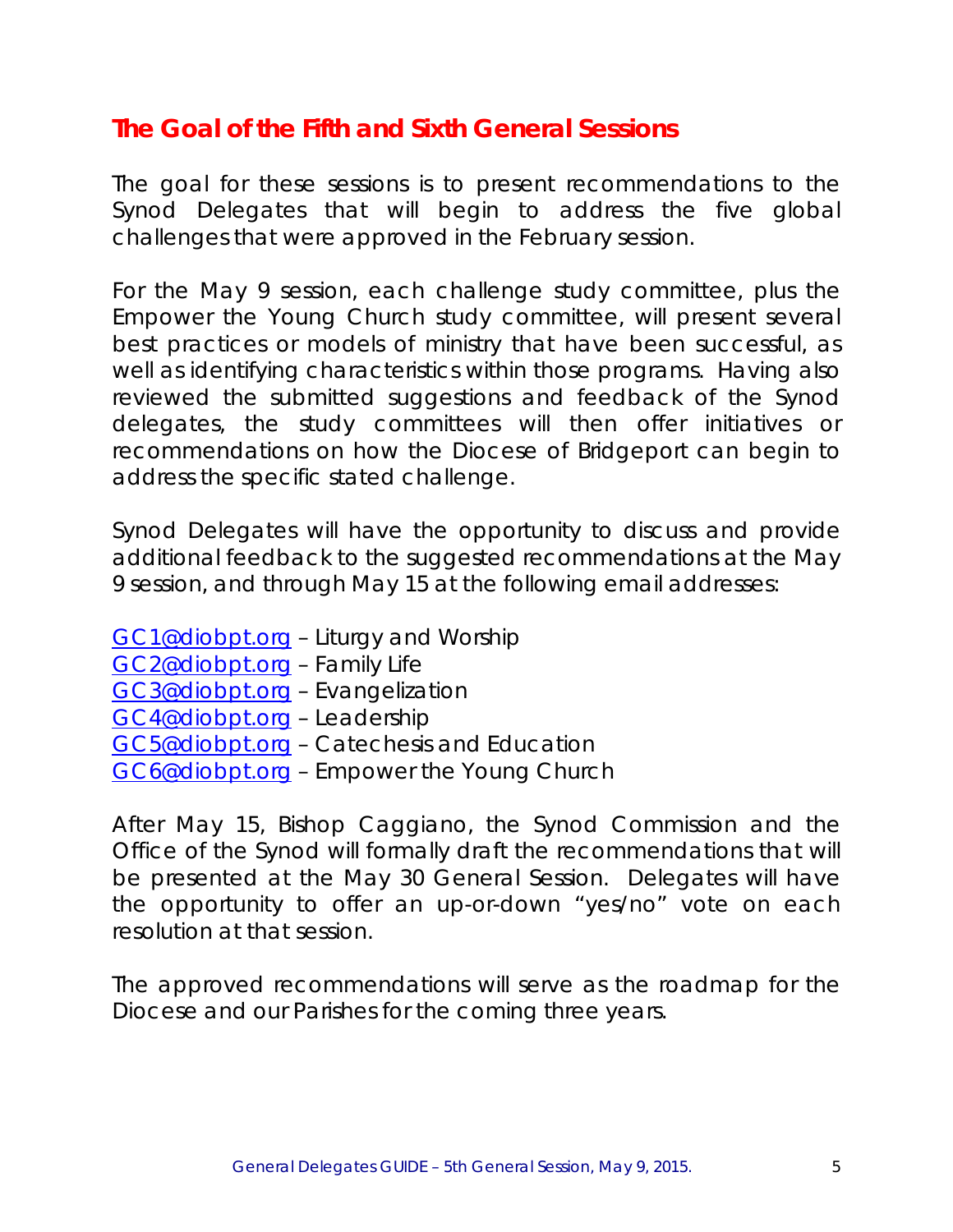## **Global Challenges**

- **1. Liturgy and Worship: Every Catholic is called to FULL, CONSCIOUS, AND ACTIVE PARTICIPATION (see:** *Sacrosanctum Concilium #***14, 41, 48) in the worship life of the Church.** 
	- *a. We must foster an attitude of welcome and hospitality that would accompany every occasion of prayer and worship.*
	- *b. Special attention must be given to the preparation and delivery of homilies that are relevant, inspirational, engaging and challenging to those who attend Mass and other sacramental celebrations.*
	- *c. The cultural and ethnic diversity of each community needs to be reflected and celebrated in its worship life, as well as in all diocesan events.*
	- d. *Every ministry associated with the celebration of the sacraments must be revitalized.*

#### **2. Family Life: There is a need to strengthen and support family life, and to empower and assist parents as the primary teachers of the Catholic Faith.**

- *a. We call for the evangelization of all parents so that they may share their relationship with Jesus and the Church with their children.*
- *b. Parents must be provided education, formation and ongoing support in their dual roles as parents and as the first catechists of their children.*
- *c. Programs and resources must be made available to help families to strengthen the bonds of unity amongst its members.*
- *d. Families that are confronting particular stressors, such as financial difficulties, employment issues, discrimination, immigration status, addiction, grieving and marital breakup, must be afforded effective pastoral care.*

#### **3. Evangelization: We must create concrete plans for evangelization through our parishes, schools, ecclesial movements, and communities.**

- *a. We call every Catholic to ongoing missionary discipleship.*
- *b. There is an urgent need to create a variety of strategies to engage those Catholics who are marginalized to participate in the life of the Church, and to respect the diversity within our communities of faith.*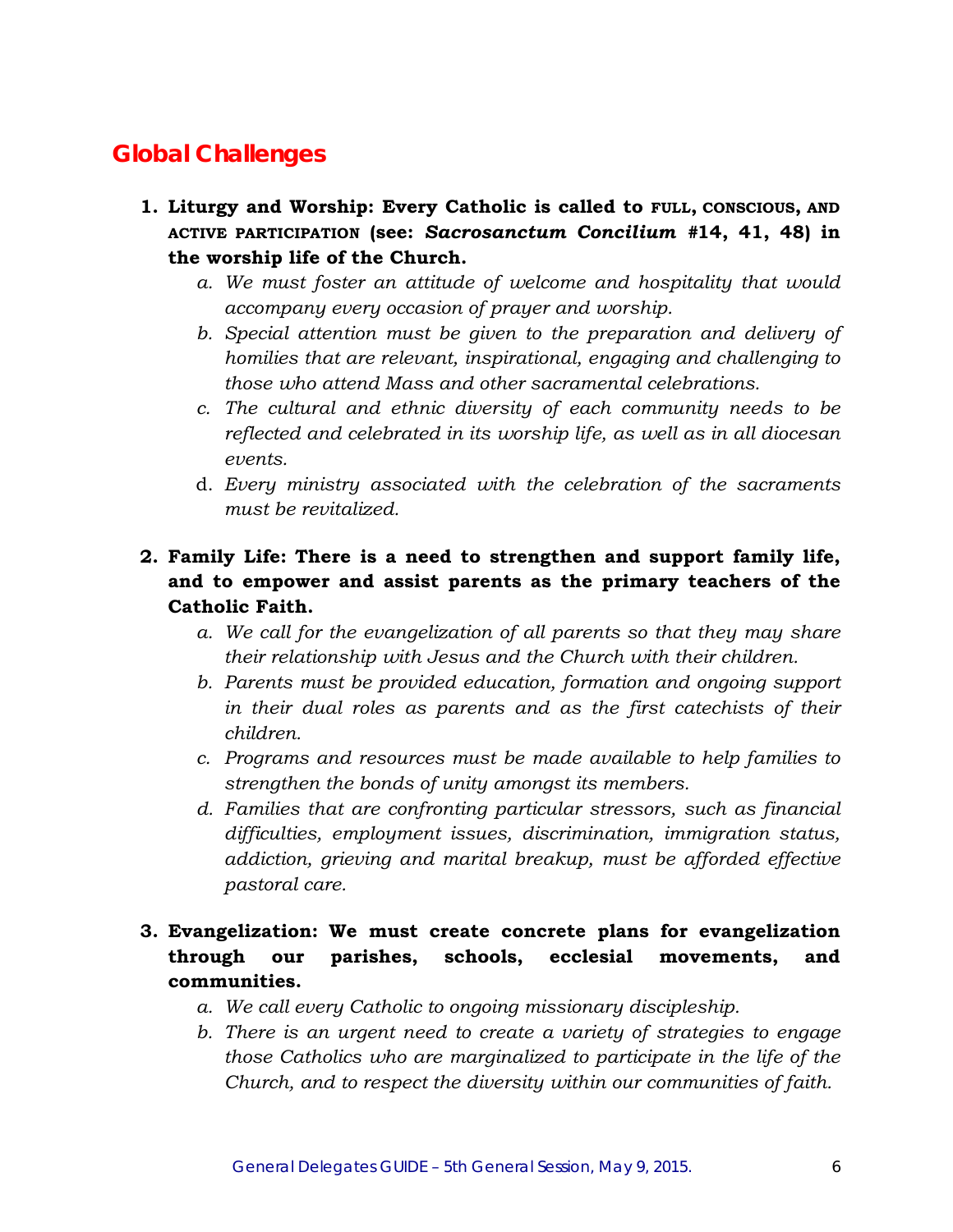- c. *People of good will are invited to be evangelized through our effective witnessing of the Gospel*.
- **4. Leadership: There is a need to continually call, form, and support clergy, religious, and laity in active leadership roles in the life of the Church.** 
	- *a. We must develop a culture that promotes and supports vocations to the priesthood, diaconate and consecrated life in our Diocese.*
	- *b. The ongoing education, formation and support of our clergy is vital, to promote holy and healthy living, and to assist them in their leadership roles*
	- *c. Continual efforts must be made to assist Catholics to discern their personal gifts and talents, and to share those gifts with the larger community of faith in a spirit of stewardship.*
	- d. *Opportunities and structures must be created to support the ongoing training and formation of lay leaders in our Diocese*.

#### **5. Catechesis and Education: We must renew the ministry of faith formation throughout our Diocese, leading each person to a deepening relationship with the Lord Jesus in and through His Church.**

- *a. There must be a clear, authentic and faithful teaching of our Catholic faith.*
- *b. Opportunities for faith formation must be offered in holistic and ageappropriate ways.*
	- *i. promote knowledge of faith,*
	- *ii. liturgical education,*
	- *iii. moral formation,*
	- *iv. teaching to pray,*
	- *v. education for community life,*
	- vi. *missionary initiation* (1997 *General Directory for Catechesis*).
- c. *We recognize the need for more effective faith formation for our teenagers and young adults.*
- *d. Ongoing opportunities must be offered for all the baptized to grow in their prayer life.*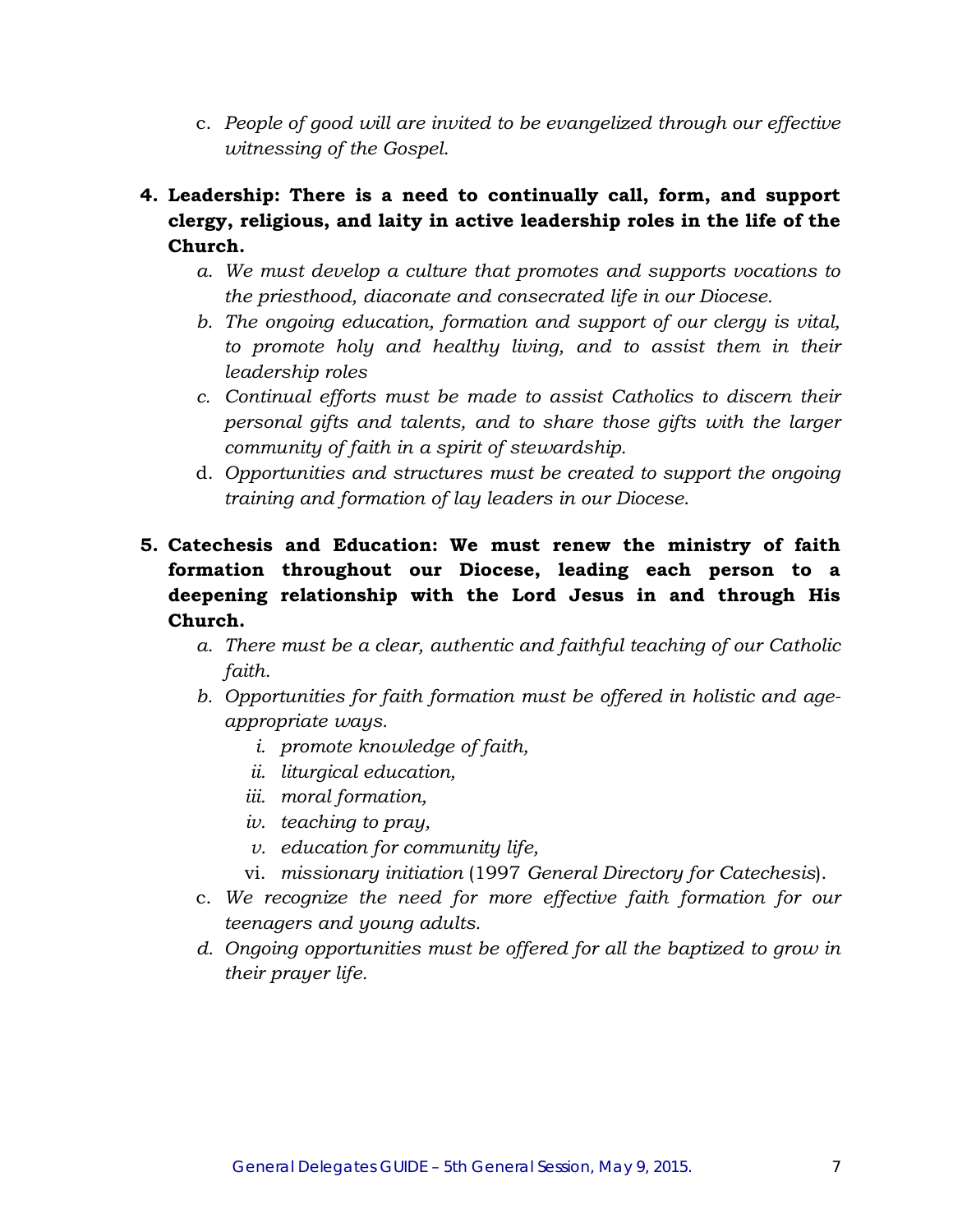

## **Declaration Following the 4th General Session of the Fourth Diocesan Synod, March 21, 2015**

#### *Best Practices and Models of Ministry – Responding to the Challenges*

Despite a snow storm on the first day of spring, nearly 300 General Delegates, Observers, Ecumenical guests, seminarians, and Synod Commission members gathered for the 4th General Session of the Diocesan Synod at St. Catherine of Siena Parish in Trumbull on March 21, 2015.

During the morning session, Delegates heard from Damien O'Connor providing an update on the responses to *Lineamenta* of the Synod of Bishops' Extraordinary General Assembly on the *Pastoral Challenges of the Family in the Context of Evangelization.* The responses provided Bishop Caggiano with a framework in which to submit the Diocese's response to the USCCB.

Eric Gallagher, Director of Youth Ministry for the Diocese of Sioux Falls, South Dakota provided a thought-provoking presentation on a new model of youth ministry – Discipleship Focused Youth Ministry – [www.DiscipleshipYM.com.](http://www.discipleshipym.com/) In his presentation, he offered an idea that is being implemented in his own Diocese of youth ministry as connecting to all four components of a teen's development – human, intellectual, spiritual and pastoral.

Jim Lundholm-Eades, Director of Programs for the National Leadership Roundtable on Church Management (NLRCM), outlined the Patterns of Dynamic Catholic Leadership and spoke of how leaders can be formed and the characteristics of their interactions with the people with whom they work. In his presentation, he spoke not just of clergy as being leaders, but of the necessary characteristics of the faithful.

Pete and Claudia Roux, a Synod delegate and Observer from St. John parish in Darien offered insights and best practices from a variety of models of evangelization ministry.

All three of the presentations were thought-provoking and engendered questions and feedback from the Delegates.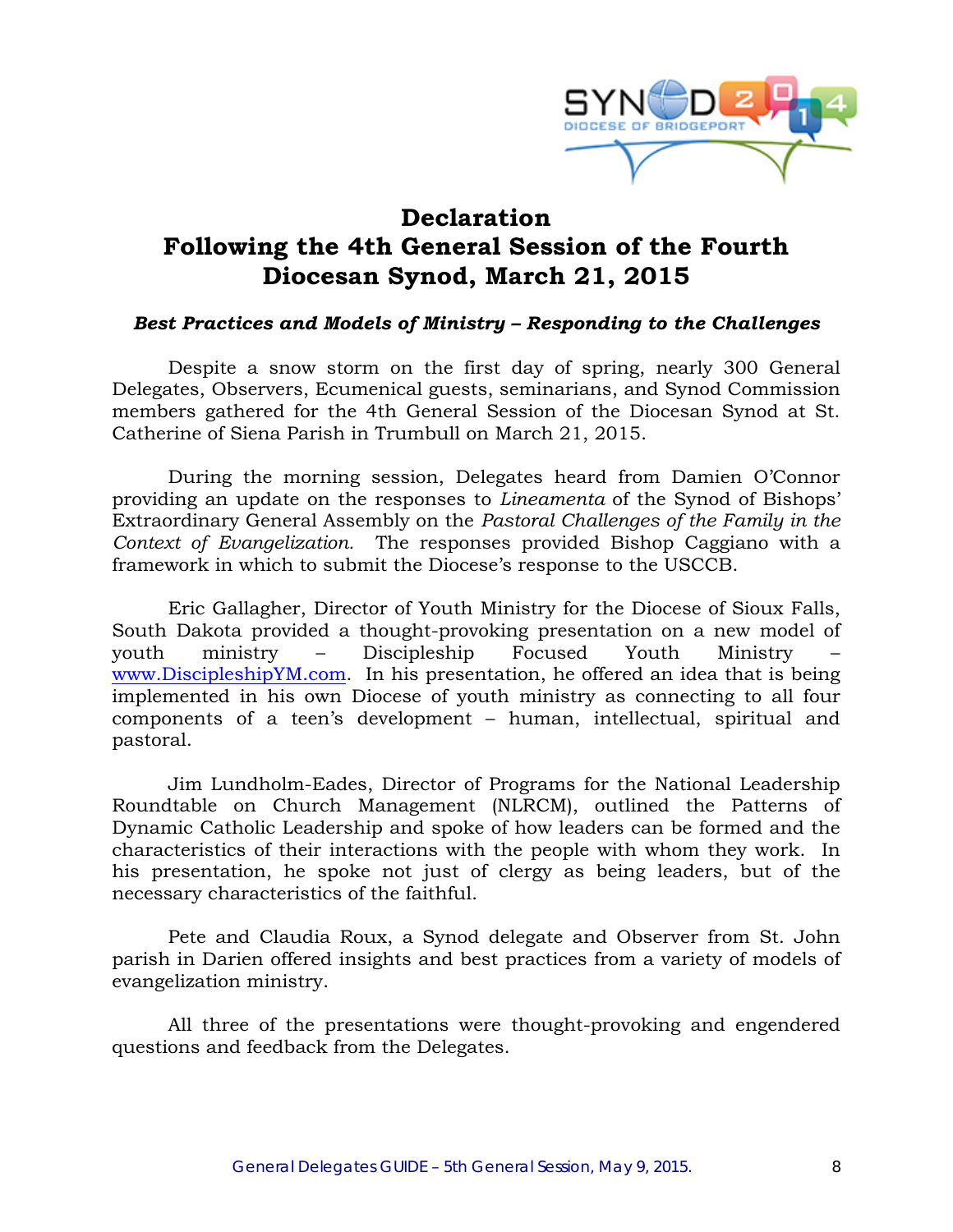After lunch, Bishop Caggiano led the Delegates through a discernment of the five spiritual citations that had been identified by the Delegates. The spiritual inspiration will be the guide to help Bishop Caggiano as he prepares for the Synod pastoral letter and the Closing Mass homily. A robust theological and spiritual discussion was held on the impact of the two finalists:

- i. I can do all things through Christ who strengthens me. *Phil 4:13*
- ii. I am the vine, you are the branches. If you remain in me and I in you, you will bear much fruit. Apart from me you can do nothing. *John 15:5*

Ultimately, John 15:5 was discerned as the consensus choice among the Delegates, but Bishop also indicated that he has a spiritual resonance to the Philippians quote, and that theme could also find its way into the development of his homily for the Closing Mass of the Synod and the pastoral letter.

Following that discernment, Bishop Caggiano presented his ideas for the seven principles that will guide the implementation of the Synod recommendations. He acknowledged that all of these principles contain "creative tension" and are not either/or statements, but both/and statements.

- 1. We want to do both substantial and lasting change for the good of our diocesan life and hold on to the best of who we are and what we do in Christ.
- 2. We must respect the principle of subsidiarity. There is tension between what comes from above and that which comes from below. The Diocese must not take from the parishes, schools and local communities the decision-making that rightfully belongs to those communities.
- 3. Implementation of the Synod recommendations will take a while. There will also be periods of trial and error even when the Synod is over. We will need to renew our programs and initiatives, and create new ones where needed. However, creating a nice program is not enough. We must also practice the theology of accompaniment – what is clear is that the journey of faith of individuals must be respected. We need to be with them, one person at a time.
- 4. We must measure success Accountability is the key. Both quantitative and qualitative. We must create quantitative benchmarks, but not all success is measurable. We will need to discern how we can understand the qualitative change that will happen.
- 5. There is a creative tension between flexibility on a local level but at the same time maintaining the communion we have in the Church, so that our practices do not become so divergent that it becomes too parochial.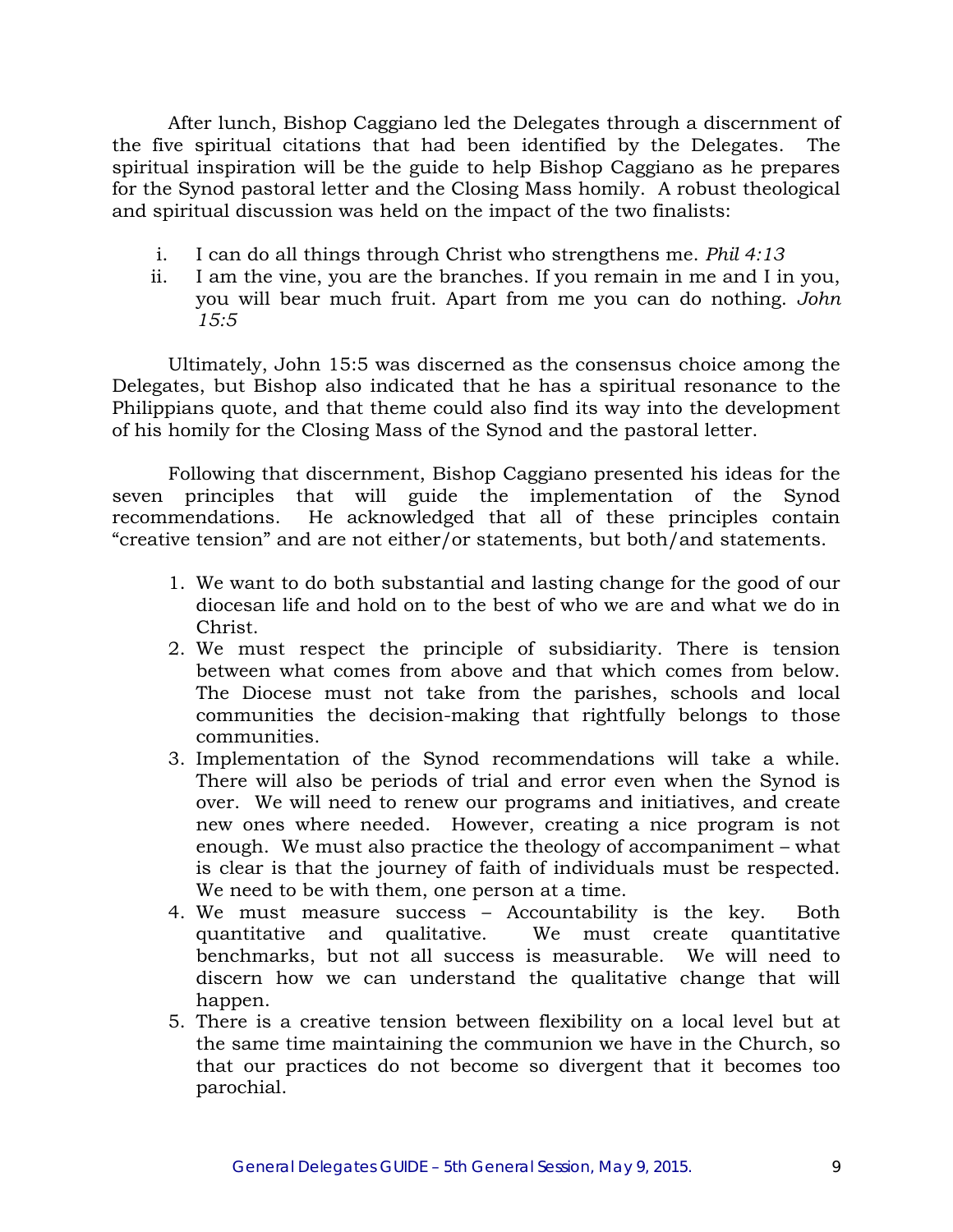- 6. Begin pastoral and strategic planning We will create roadmaps that will:
	- a. Allow all our communities to be vital and vibrant
	- b. Allow our communities to address the issues this Synod has discerned as priorities.
	- c. Every level of our Diocese the Catholic Center, Parishes, Schools and Ecclesial communities will create a roadmap.
	- d. All of us will be held accountable.
	- e. Planning will become a permanent process.
- 7. A spirit of collaboration needs to animate everything we do. Existing tensions need to be admitted to and healed – whether between priests and deacons, clergy and the laity and religious, and between and within the lay communities. Collaboration is more that cooperation. This spirit of collaboration will need to animate the implementation.

Bishop Caggiano's full talk outlining these principles can be found at [www.2014synod.org.](http://www.2014synod.org/)

The last presentation of the fourth session was a brief outline and discussion of how the Synod and the Delegates may more effectively communicate what is happening to the broader church community. Patrick Turner, Deputy Synod Director, discussed ways that the Synod Office is increasing its information output and working internally and with the Vicars to distribute information. He also offered a couple of examples that Delegates and Pastors have shared of how Synod information is reaching other parishioners.

- a. Delegates have spoken after communion and provided brief summaries of Synod activities – based on their own experience and in their own words.
- b. Delegates are breaking open the five global challenges by writing brief bulletin pieces that will run over multiple weeks.
- c. Delegates/Pastors are holding town hall meetings or parish assemblies to provide updates and receive feedback about the global challenges.

The fourth session focused on identifying best practices for several of our challenges and establishing the context for how the implementation of the Synod recommendations will occur.

The General Delegates of the Synod promulgated this summary of the Fourth Session during the Fifth General Session of the Synod on May 9, 2015.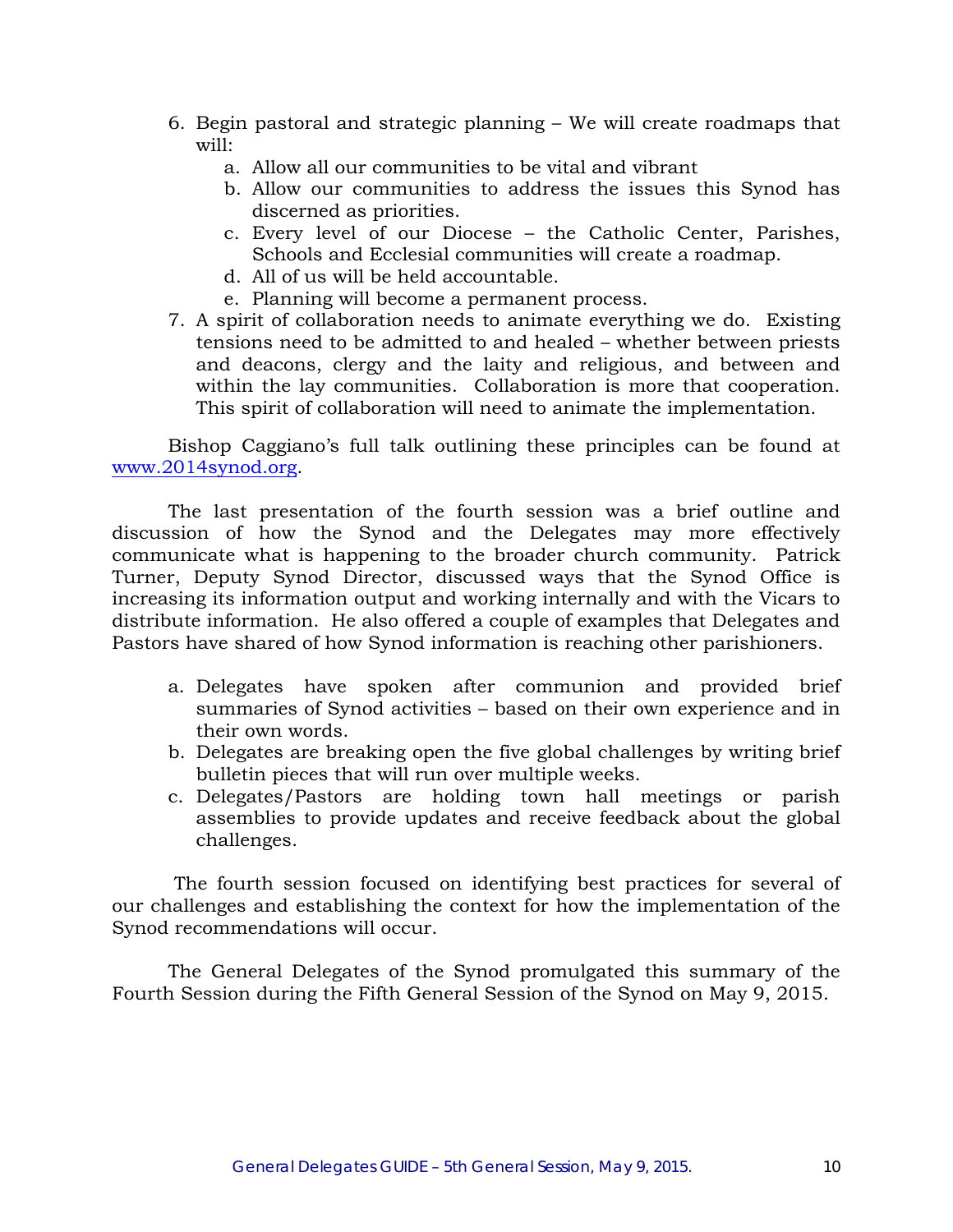#### **Summary of Bishop Frank's 7 Principles for Implementation of Synod Recommendations March 21, 2015**

How are we going to effect change in our Diocese and move forward in a very practical way? There are seven principles I would like to present – these are not either/or, all are statements of "and". There is creative tension in every statement.

- 1. We want to do both substantial and lasting change for the good of our diocesan life and hold on to the best of who we are and what we do in Christ. We need to identify the good that is already in our midst (parish programs, ecclesial movements, are two examples), but there is also yearning for substantial and lasting change. What is the change? It is conversion – of individuals, of our communities, and of our Diocesan family.
- 2. There is tension between that which comes from above and that which comes from below. It is never either/or. Therefore, we must respect the principle of subsidiarity. The Diocese must not take from the parishes, schools and local communities the decision-making that rightfully belongs to those communities.
	- a. The Catholic Center (diocesan administration) needs to reform itself. The way we deliver our services and the way we interact with all of you. The Diocese needs to become more "invisible", while parish, schools, and families become more visible.
	- b. The Diocese needs to be held accountable for those initiatives that no one parish can do on its own. There is a portion of the mission of the church that rightfully belongs only to the Diocese. An example would be the ongoing formation and training of our clergy.
	- c. Our families, parishes, schools and ecclesial communities are being called to reform too.
- 3. The vast majority of those in the Diocese are looking at us from far away, and that is okay for now. We will need the buy-in from every baptized. Implementation will take a while. We will begin to get people's attention when we begin to talk about the things we are imagining. There will also be periods of trial and error even when the Synod is over. We will need to renew our programs and initiatives, and create new ones where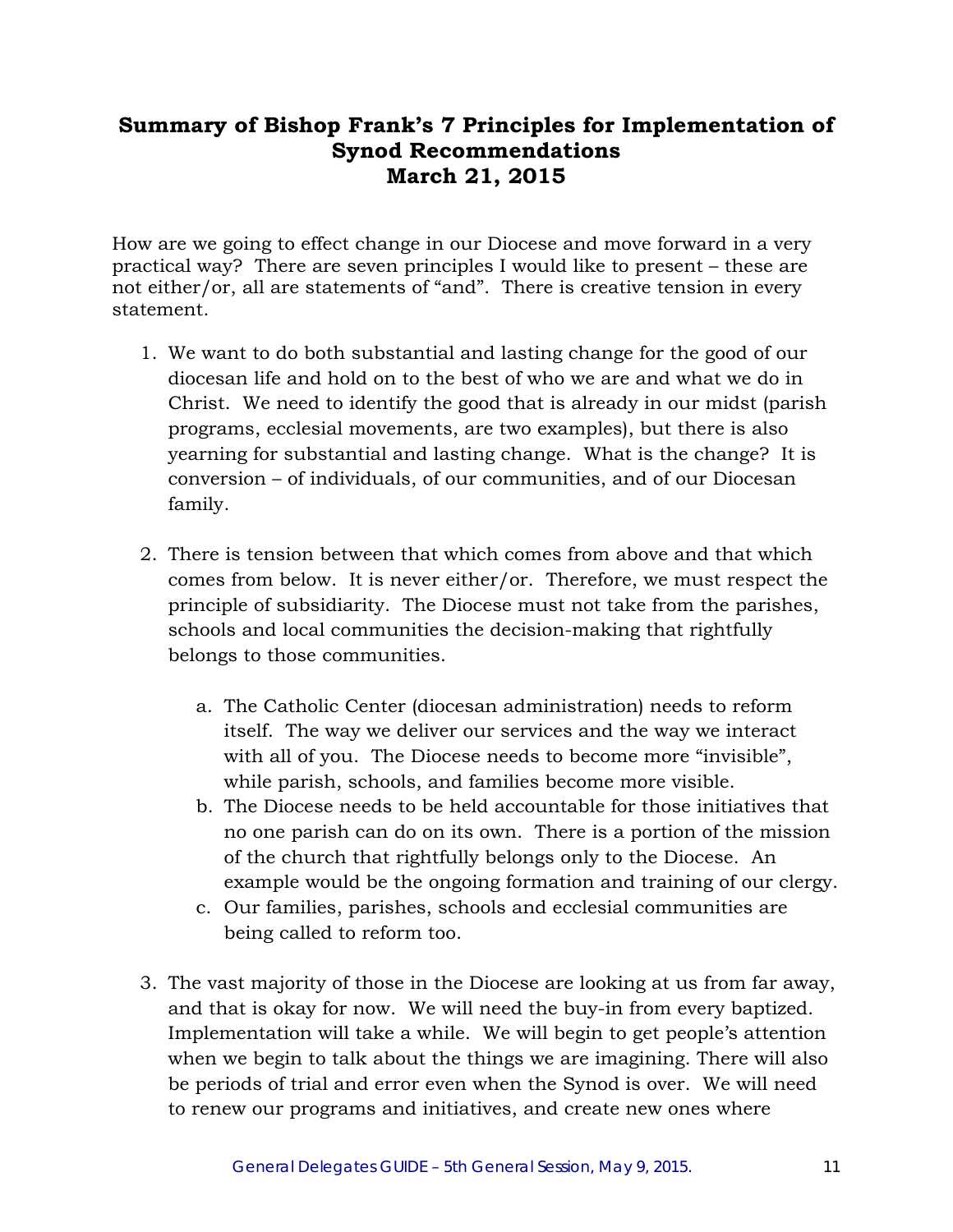needed. Creating a nice program is not enough. We must also practice the theology of accompaniment – what is clear is that the journey of faith of individuals must be respected. We need to be with them, one person at a time.

- 4. We must measure success Accountability is the key. Both quantitative and qualitative. We must create quantitative benchmarks, but not all success is measurable. Qualitative is the story of people's lives, which is of infinite value to Christ and should be to us. We will need to discern how we can understand the qualitative change that will happen. This will require us to create venues where we continue to share the stories of our own lives.
- 5. There is a creative tension between flexibility on a local level but at the same time maintaining the communion we have in the Church, so that our practices do not become so divergent that it becomes too parochial.
- 6. Begin pastoral and strategic planning We will create roadmaps that will:
	- a. Allow all our communities to be vital and vibrant
	- b. Allow our communities to address the issues this Synod has discerned as priorities.
	- c. Every level of our Diocese the Catholic Center, Parishes, Schools and Ecclesial communities will create a roadmap.
	- d. All of us will be held accountable.
	- e. Planning will become a permanent process.
- 7. A spirit of collaboration needs to animate everything we do. Existing tensions need to be admitted to and healed – whether between priests and deacons, clergy and the laity and religious, and between and within the lay communities. Collaboration is more that cooperation. Cooperation means all of us work together to achieve a goal. Collaboration is when we agree to do something that is needed, together looking at Christ, rather than at each other. My gifts, talents and position of authority are not in competition with yours. Christ gave to me my gifts, as he gave to you your gifts and they both serve him. This spirit of collaboration will need to animate the implementation.

Implementation will take many years. But it is important to remember that the journey is as important as the destination.